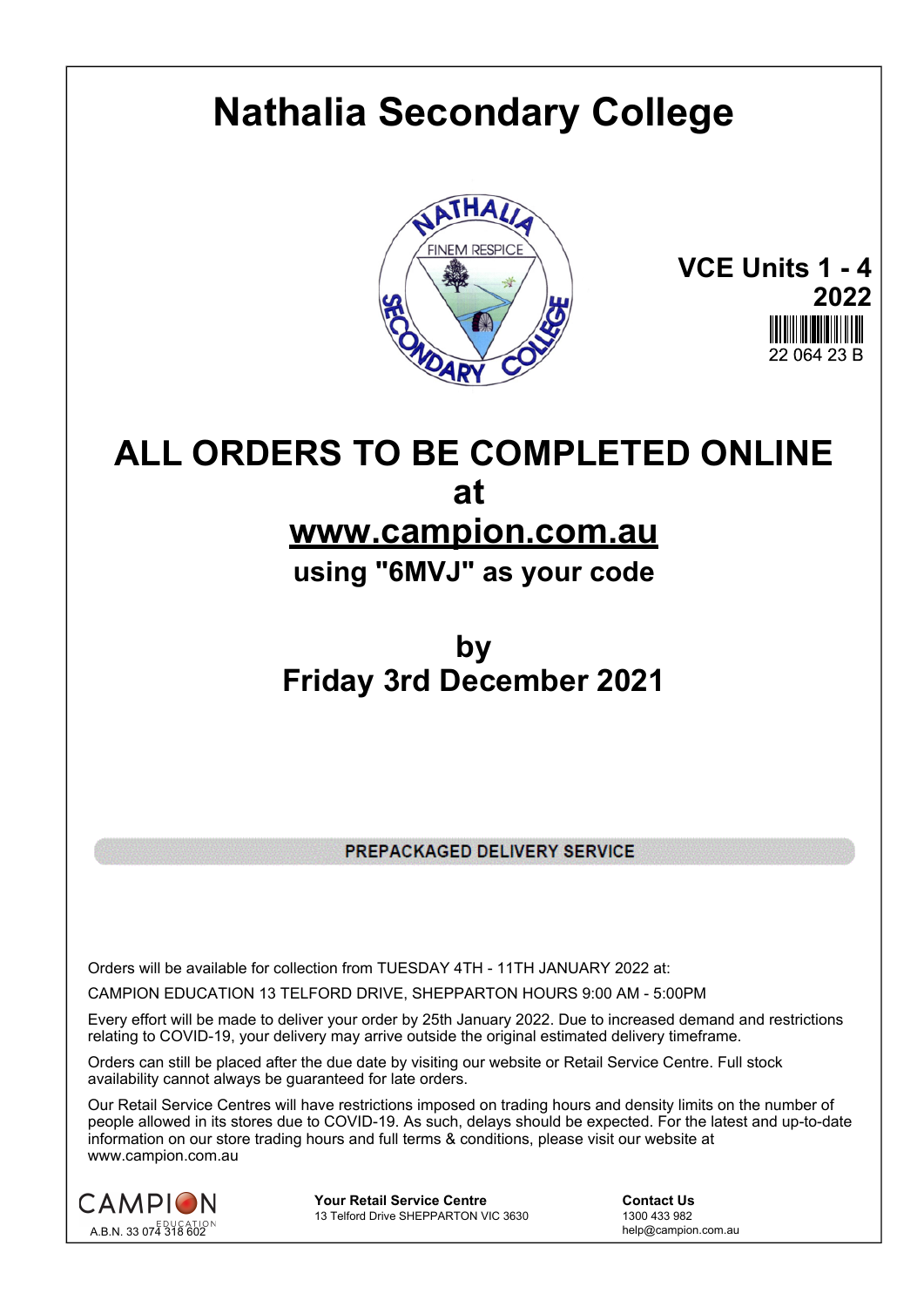| TICK THE BOX FOR THE ITEMS REQUIRED -                                                                                                                                         |                        |                   |                        | TICK THE BOX FOR THE ITEMS REQUIRED-                                                                                                             |         |                        |          |
|-------------------------------------------------------------------------------------------------------------------------------------------------------------------------------|------------------------|-------------------|------------------------|--------------------------------------------------------------------------------------------------------------------------------------------------|---------|------------------------|----------|
| <b>Description</b>                                                                                                                                                            | Price                  |                   | Location               | <b>Description</b>                                                                                                                               | Price   |                        | Location |
|                                                                                                                                                                               | <b>VCE Units 1 - 4</b> |                   |                        | <b>CHEMISTRY UNITS 3 &amp; 4</b>                                                                                                                 |         |                        |          |
| Please note that there are digital products (eCode or cCode) on this Resource List.                                                                                           |                        |                   |                        | Please Choose ONE of the Items Below                                                                                                             |         | <b>Choose One</b>      |          |
| These items can only be ordered online, and cannot be refunded for change of mind.<br>These products are single user licences and are only valid for 1 year (unless otherwise |                        |                   |                        | 1 x Heinemann Chemistry 2 VCE SB/EB 5E                                                                                                           | \$88.95 | $\overline{13}$ $\Box$ | P10907   |
| stated).                                                                                                                                                                      |                        |                   |                        | Please note: If a secondhand textbook has been purchased, the below reactivation<br>code is required to access the additional digital resources. |         |                        |          |
| <b>ART UNITS 1 - 4</b>                                                                                                                                                        |                        |                   |                        | 1 x Digital Heinemann VCE Chemistry 2 (2Yr                                                                                                       | \$25.00 | 14 ORDER ONLINE E02417 |          |
| 1 x Art-iculate - Art for VCE 1-4 (Print&Digital) 2E [Lou \$79.95                                                                                                             |                        | $\Box$ 1          | P11242                 | $-OR-$                                                                                                                                           |         |                        |          |
| (Retain from previous year. Only new students to purchase)                                                                                                                    |                        |                   |                        | 1 x Digital Heinemann VCE Chemistry 1 (2Yr Access \$55.95 15 ORDER ONLINE E01106                                                                 |         |                        |          |
| 2 x Sketch Book A3 Perf Board Cover 20 leaf/40 pages \$10.10                                                                                                                  |                        | $2\Box$           | P56475                 | 1 x Checkpoints VCE Chemistry 3&4 (2022) \$34.95 16<br>New Edition for 2022                                                                      |         |                        | P30231   |
|                                                                                                                                                                               |                        |                   |                        | (Optional, but recommended)                                                                                                                      |         |                        |          |
| <b>BIOLOGY UNITS 1 &amp; 2</b>                                                                                                                                                |                        |                   |                        | 1 x Calculator Texas Scientific TI-30XB Multiview  \$35.95 17                                                                                    |         |                        | P55278   |
| Please select ONE OPTION only:<br>TEXT, EBOOK & STUDY ON                                                                                                                      |                        | <b>Choose One</b> |                        | (Retain from previous years)                                                                                                                     |         |                        |          |
| 1 x Jacaranda VCE Nature of Biology 1 Print/<br>LearnON/StudyON 6E [Kinnear]                                                                                                  | \$80.00                | $3\Box$           | P30336                 |                                                                                                                                                  |         |                        |          |
| New Edition for 2022<br>(Can NOT be purchased secondhand. New Study Design for this subject)                                                                                  |                        |                   |                        | <b>PRODUCT DESIGN &amp; TECHNOLOGY UNITS 1 - 4</b>                                                                                               |         |                        |          |
| - OR -EBOOK & STUDY ON                                                                                                                                                        |                        |                   |                        | (TEXTILES, WOOD & METAL)                                                                                                                         |         |                        |          |
| 1 x Digital VCE Nature of Biology 1 LearnON (Access \$50.00                                                                                                                   |                        |                   | 4 ORDER ONLINE E30336  | 1 x Nelson VCE Product Design & Tech 1-4 (Print &                                                                                                | \$83.95 | $18$ $\Box$            | P00025   |
| Digital product available via access code<br>New Edition for 2022                                                                                                             |                        |                   |                        | 1 x Nelson VCE Product Design & Technology 1-4<br>Workbook [Jacinta OLeary, Jill Livett]                                                         | \$34.95 | $19$ $\Box$            | P00515   |
| <b>BIOLOGY UNITS 3 &amp; 4</b>                                                                                                                                                |                        |                   |                        | 1 x Display Book A3 20 Pocket Black Insert Cover                                                                                                 |         | $$9.20$ 20 $\Box$      | P55439   |
| Please choose ONE of the items below                                                                                                                                          |                        | <u>Choose One</u> |                        | 1 x Display Book A4 20 Pocket Premium - Assorted \$4.60 21                                                                                       |         |                        | P55453   |
| <b>TEXT, EBOOK &amp; STUDY ON</b><br>1 x Jacaranda VCE Nature of Biology 2 Print/                                                                                             | \$80.00                | $5\Box$           | P30337                 | <b>DRAMA UNITS 1 - 4</b>                                                                                                                         |         |                        |          |
| New Edition for 2022<br>- OR -EBOOK & STUDY ON                                                                                                                                |                        |                   |                        | No Text Required                                                                                                                                 |         |                        |          |
| 1 x Digital VCE Nature of Biology 2 LearnOn (Access \$50.00                                                                                                                   |                        |                   | 6 ORDER ONLINE E30337  | <b>ECONOMICS UNITS 1 &amp; 2</b>                                                                                                                 |         |                        |          |
| Digital product available via access code                                                                                                                                     |                        |                   |                        | 1 x CPAP Economics From The Ground Up VCE 1&2 \$75.80 22                                                                                         |         |                        | P06509   |
| New Edition for 2022                                                                                                                                                          |                        |                   |                        |                                                                                                                                                  |         |                        |          |
| <b>BUSINESS MANAGEMENT UNITS 1 &amp; 2</b>                                                                                                                                    |                        |                   |                        | <b>ECONOMICS UNITS 3 &amp; 4</b>                                                                                                                 |         |                        |          |
| 1 x Key Concepts VCE Bus Man 1&2 Print/LearnON/ \$80.00 7                                                                                                                     |                        |                   | P05693                 | 1 x CPAP Economic Fundamentals in Aus VCE 3&4                                                                                                    |         | \$75.80 23 □           | P19610   |
| <b>BUSINESS MANAGEMENT UNITS 3 &amp; 4</b>                                                                                                                                    |                        |                   |                        | <b>ENGLISH UNITS 1 &amp; 2</b>                                                                                                                   |         |                        |          |
| 1 x Key Concepts VCE Bus Man 3&4 Print/LearnON/ \$80.00 8                                                                                                                     |                        |                   | P12133                 | 1 x Behind Beautiful Forevers: Life Death & Hope in                                                                                              | \$27.99 | 24 $\Box$              | P03721   |
| <b>CHEMISTRY UNITS 1 &amp; 2</b>                                                                                                                                              |                        |                   |                        | 1 x Freedom Writers Diary (TP/B) [Gruwell] \$29.99                                                                                               |         | $25$ $\Box$            | P02930   |
| Please Choose ONE of the Items Below                                                                                                                                          |                        | <b>Choose One</b> |                        | 1 x Cosi (Currency Play) (2nd edn Revised) [Louis                                                                                                |         | $$23.99$ 26 $\Box$     | P00562   |
| 1 x Heinemann Chemistry 1 VCE SB/EB 5E                                                                                                                                        | \$88.95                | $9$ $\Box$        | P05244                 | <b>ENGLISH UNITS 3 &amp; 4</b>                                                                                                                   |         |                        |          |
| Please note: If a secondhand textbook has been purchased, the below reactivation                                                                                              |                        |                   |                        | 1 x All the Light We Cannot See (Fourth Estate) [Doerr]. \$22.99                                                                                 |         | 27 $\Box$              | P12964   |
| code is required to access the additional digital resources.<br>1 x Digital Heinemann VCE Chemistry 1 (2Yr                                                                    | \$25.00                |                   | 10 ORDER ONLINE E02413 | 1 x Things We Didn't See Coming (P/B) [Steven                                                                                                    | \$24.99 | $28$ $\Box$            | P13361   |
| $-OR-$                                                                                                                                                                        |                        |                   |                        | 1 x Never Let Me Go [Kazuo Ishiguro]  \$19.99 29                                                                                                 |         |                        | P04313   |
| 1 x Digital Heinemann VCE Chemistry 1 (2Yr Access \$55.95 11 ORDER ONLINE E01106                                                                                              |                        |                   |                        | <b>FOOD STUDIES UNITS 1 &amp; 2</b>                                                                                                              |         |                        |          |
| 1 x Calculator Texas Scientific TI-30XB Multiview  \$35.95 12                                                                                                                 |                        |                   | P55278                 | 1 x VCE Food Solutions: Food Studies 1&2<br>(Print&Digital) 4E [Glenis Heath et al]                                                              |         | $$78.95$ 30 $\Box$     | P11290   |
| (Retain from previous years)                                                                                                                                                  |                        |                   |                        | <b>FOOD STUDIES UNITS 3 &amp; 4</b>                                                                                                              |         |                        |          |
|                                                                                                                                                                               |                        |                   |                        | 1 x VCE Food Solutions: Food Studies 3&4 (Print&                                                                                                 |         | $$78.95$ 31 $\Box$     | P11289   |

| TICK THE BOX FOR THE ITEMS REQUIRED |  |  |
|-------------------------------------|--|--|
|-------------------------------------|--|--|

| <b>REQUIRED-</b> |          |
|------------------|----------|
| Price            | Location |
|                  |          |

|      | Please Choose ONE of the Items Below                                                                                                                                                       |         |    | <b>Choose One</b>      |                    |
|------|--------------------------------------------------------------------------------------------------------------------------------------------------------------------------------------------|---------|----|------------------------|--------------------|
|      | 1 x Heinemann Chemistry 2 VCE SB/EB 5E<br>Please note: If a secondhand textbook has been purchased, the below reactivation<br>code is required to access the additional digital resources. | \$88.95 | 13 |                        | P <sub>10907</sub> |
| -OR- | 1 x Digital Heinemann VCE Chemistry 2 (2Yr                                                                                                                                                 | \$25.00 |    | 14 ORDER ONLINE E02417 |                    |
|      | 1 x Digital Heinemann VCE Chemistry 1 (2Yr Access \$55.95)                                                                                                                                 |         |    | 15 ORDER ONLINE E01106 |                    |
|      | 1 x Checkpoints VCE Chemistry 3&4 (2022) \$34.95<br>New Edition for 2022                                                                                                                   |         | 16 |                        | P30231             |
|      | (Optional, but recommended)                                                                                                                                                                |         |    |                        |                    |
|      | 1 x Calculator Texas Scientific TI-30XB Multiview  \$35.95                                                                                                                                 |         | 17 |                        | P55278             |
|      | (Patain from pravious vagre)                                                                                                                                                               |         |    |                        |                    |

#### **(TEXTILES, WOOD & METAL)**

| 1 x Nelson VCE Product Design & Tech 1-4 (Print &          | \$83.95 18 <b>I</b> | P00025             |
|------------------------------------------------------------|---------------------|--------------------|
| 1 x Nelson VCE Product Design & Technology 1-4             | $$34.95$ 19 1       | P00515             |
| 1 x Display Book A3 20 Pocket Black Insert Cover           | $$9.20$ 20 $\Box$   | P55439             |
| 1 x Display Book A4 20 Pocket Premium - Assorted \$4.60 21 |                     | P <sub>55453</sub> |

| 1 x CPAP Economics From The Ground Up VCE 1&2 \$75.80<br>P06509<br>22               |
|-------------------------------------------------------------------------------------|
| <b>ECONOMICS UNITS 3 &amp; 4</b>                                                    |
| 1 x CPAP Economic Fundamentals in Aus VCE 3&4<br>P19610<br>\$75.80<br>$23 \Box$     |
| <b>ENGLISH UNITS 1 &amp; 2</b>                                                      |
| 1 x Behind Beautiful Forevers: Life Death & Hope in<br>\$27.99<br>P03721<br>24      |
| 1 x Freedom Writers Diary (TP/B) [Gruwell] \$29.99<br>P02930<br>25                  |
| 1 x Cosi (Currency Play) (2nd edn Revised) [Louis<br>\$23.99<br>P00562<br>26        |
| <b>ENGLISH UNITS 3 &amp; 4</b>                                                      |
| 1 x All the Light We Cannot See (Fourth Estate) [Doerr] \$22.99<br>P12964<br>27     |
| 1 x Things We Didn't See Coming (P/B) [Steven<br>\$24.99<br>28<br>P13361            |
| 1 x Never Let Me Go [Kazuo Ishiguro]  \$19.99<br>P04313<br>29                       |
| <b>FOOD STUDIES UNITS 1 &amp; 2</b>                                                 |
| 1 x VCE Food Solutions: Food Studies 1&2<br>\$78.95<br>30<br>P11290<br>$\mathbf{1}$ |
| <b>FOOD STUDIES UNITS 3 &amp; 4</b>                                                 |
| 1 x VCE Food Solutions: Food Studies 3&4 (Print&<br>P11289<br>\$78.95<br>$31 \Box$  |
|                                                                                     |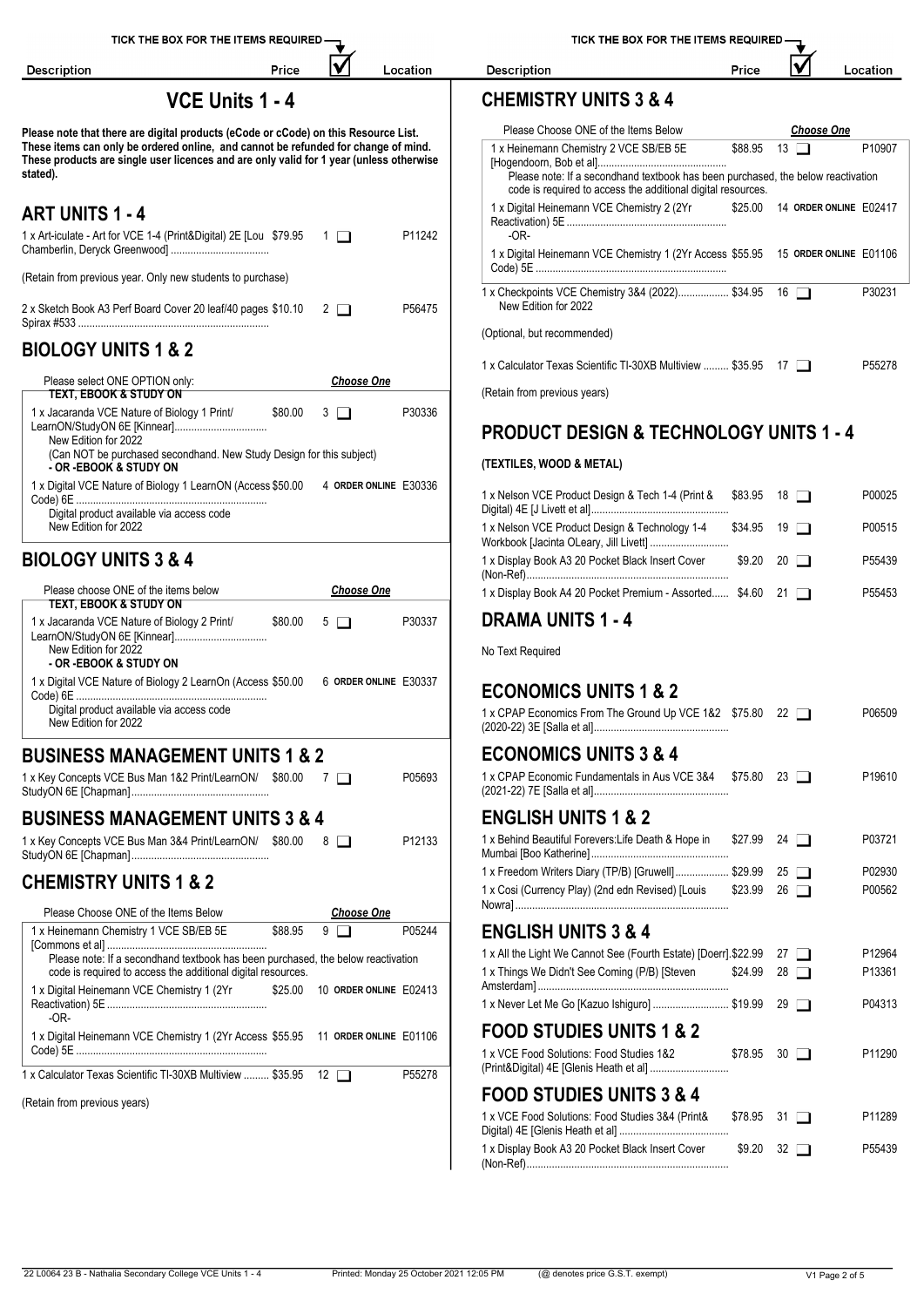| TICK THE BOX FOR THE ITEMS REQUIRED –                                                                  |       |                    |                                          | TICK THE BOX FOR THE ITEMS REQUIRED.                                                                                                                                      |                              |                           |                |
|--------------------------------------------------------------------------------------------------------|-------|--------------------|------------------------------------------|---------------------------------------------------------------------------------------------------------------------------------------------------------------------------|------------------------------|---------------------------|----------------|
| <b>Description</b>                                                                                     | Price |                    | Location                                 | <b>Description</b><br>Price                                                                                                                                               |                              |                           | Loca           |
| <b>GEOGRAPHY UNITS 1 &amp; 2</b>                                                                       |       |                    |                                          | <b>HEALTH &amp; HUMAN DEVELOPMENT UNITS 1 &amp; 2</b>                                                                                                                     |                              |                           |                |
| Please select ONE OPTION only:<br><b>PRINT ONLY</b>                                                    |       | <b>Choose One</b>  |                                          | 1 x Jacaranda VCE Key Concepts HHD 1&2 Print/<br>LearnON/StudyON 7E [Beaumont]<br>New Edition for 2022                                                                    | $$80.00 \quad 45 \quad \Box$ |                           | Р              |
| 1 x VCE Geography: Hazards & Disasters Unit 1<br>New Edition for 2022                                  |       | $$49.50$ 33 $\Box$ | P30185                                   | <b>HEALTH &amp; HUMAN DEVELOPMENT UNITS 3 &amp; 4</b><br>1 x Jacaranda VCE Key Concepts HHD 3&4 Print/                                                                    | \$80.00 46                   |                           |                |
| - OR -DIGITAL ONLY<br>1 x Digital VCE Geography: Hazards & Disasters U1 \$35.00 34 ORDER ONLINEEM30181 |       |                    |                                          | New Edition for 2022                                                                                                                                                      |                              |                           |                |
| Digital product available via Campion myConnect<br>New Edition for 2022                                |       |                    |                                          | 1 x Checkpoints VCE Health and Human Development \$34.95 47<br>New Edition for 2022                                                                                       |                              |                           |                |
| <b>AND ALSO</b>                                                                                        |       |                    |                                          | (Optional, but recommended)                                                                                                                                               |                              |                           |                |
| Please choose ONE of the items below<br><b>PRINT ONLY</b>                                              |       | <b>Choose One</b>  |                                          | <b>LEGAL STUDIES UNITS 1 &amp; 2</b>                                                                                                                                      |                              |                           |                |
| 1 x VCE Geography: Tourism Unit 2 (Print Only) 3E \$49.50 35<br>New Edition for 2022                   |       |                    | P30186                                   | Nathalia Sec College Edrolo Legal Studies 1&2 Print/ \$108.90 48                                                                                                          |                              |                           |                |
| - OR -DIGITAL ONLY<br>1 x Digital VCE Geography: Tourism Unit 2 \$35.00 36 ORDER ONLINE M30182         |       |                    |                                          | <b>LEGAL STUDIES UNITS 3 &amp; 4</b><br>Nathalia Sec College Edrolo Legal Studies 3&4 Print/ \$108.90 49                                                                  |                              |                           |                |
| Digital product available via Campion myConnect<br>New Edition for 2022                                |       |                    |                                          | <b>LITERATURE UNITS 1&amp;2</b>                                                                                                                                           |                              |                           |                |
| <b>GEOGRAPHY UNITS 3 &amp; 4</b>                                                                       |       |                    |                                          | 1 x Northanger Abbey (Penguin Classics) [Jane<br>\$12.99                                                                                                                  |                              | $50$ $\Box$               |                |
| Please choose ONE of the items below                                                                   |       | <b>Choose One</b>  |                                          | 1 x Fly Away Peter (Vintage) (P/B) [David Malouf] \$19.99 51                                                                                                              |                              |                           |                |
| 1 x VCE Geography: Changing the Land Unit 3 (Print \$49.50 37<br>New Edition for 2022                  |       |                    | P30187                                   | <b>LITERATURE UNITS 3 &amp; 4</b><br>1 x Northanger Abbey (Penguin Classics) [Jane                                                                                        | $$12.99$ 52 $\Box$           |                           |                |
| $-OR -$<br>1 x Digital VCE Geography: Changing the Land U3 \$35.00 38 ORDER ONLINE M30183              |       |                    |                                          | <b>MATHEMATICS - GENERAL UNITS 1 &amp; 2</b>                                                                                                                              |                              |                           |                |
| Digital product available via Campion myConnect<br>New Edition for 2022                                |       |                    |                                          | Please select ONE OPTION only:<br><b>TEXT, DIGITAL &amp; STUDY ON</b>                                                                                                     |                              | <b>Choose One</b>         |                |
| <b>AND ALSO</b>                                                                                        |       |                    |                                          | 1 x MQ VCE 11 General Maths Print/Digital/StudyON/\$80.00 53<br>May be purchased second hand. If purchasing a second hand text, students are                              |                              |                           |                |
| Please choose ONE of the items below                                                                   |       | <b>Choose One</b>  |                                          | strongly encouraged to purchase the Reactivation Code for access to digital<br>resources.                                                                                 |                              |                           |                |
| 1 x VCE Geography: Human Population Unit 4 (Print \$49.50 39<br>New Edition for 2022                   |       |                    | P30188                                   | 1 x Digital VCE Maths Quest General Maths 11<br>\$30.00<br>- OR -EBOOK & STUDY ON                                                                                         |                              | 54 ORDER ONLINE E         |                |
| $-OR -$<br>1 x Digital VCE Geography: Human Population U4 \$35.00 40 ORDER ONLINEEM30184               |       |                    |                                          | 1 x Digital VCE Maths Quest General Maths 11 inc \$50.00 55 ORDER ONLINE E<br>Can only order online at www.campion.com.au                                                 |                              |                           |                |
| Digital product available via Campion myConnect<br>New Edition for 2022                                |       |                    |                                          | 1 x Calculator Texas TI-Nspire CX II CAS Touchpad \$259.95 56                                                                                                             |                              |                           | Р              |
| <b>HISTORY UNITS 1 &amp; 2</b>                                                                         |       |                    |                                          | (Calculators may also be purchased directly from school or second hand)                                                                                                   |                              |                           |                |
| No Text Required                                                                                       |       |                    |                                          | <b>MATHEMATICS - FURTHER UNITS 3 &amp; 4</b>                                                                                                                              |                              |                           |                |
| <b>HISTORY UNITS 3 &amp; 4</b>                                                                         |       |                    |                                          | Please select ONE OPTION only:                                                                                                                                            |                              | <b>Choose One</b>         |                |
| Please choose ONE of the items below<br>1 x Analysing Australia History: Power & Resistance \$49.95 41 |       | <b>Choose One</b>  | P30629                                   | <b>TEXT, EBOOK &amp; STUDY ON</b><br>1 x MQ VCE 12 Further Maths Print/eBk/Calc Comp/ \$80.00 57                                                                          |                              |                           |                |
| New Edition for 2022<br>-OR-                                                                           |       |                    |                                          | May be purchased second hand. If purchasing a second hand text, students are<br>strongly encouraged to purchase the Reactivation Code for access to digital<br>resources. |                              |                           |                |
| 1 x Digital Analysing Aus Hist: Power & Resistance \$39.95 42 ORDER ONLINE E30629                      |       |                    |                                          | 1 x Digital VCE Maths Quest Further Maths 12<br>- OR -EBOOK & STUDY ON                                                                                                    |                              | \$30.00 58 ORDER ONLINE E |                |
| And ALSO                                                                                               |       |                    |                                          | 1 x Digital VCE Maths Quest Further Maths 12                                                                                                                              |                              | \$50.00 59 ORDER ONLINE E |                |
| Please choose ONE of the items below                                                                   |       | <b>Choose One</b>  |                                          | Can only order online at www.campion.com.au<br>1 x Calculator Texas TI-Nspire CX II CAS Touchpad \$259.95 60                                                              |                              |                           | Р              |
| 1 x Analysing Australian History: Creating a Nation \$49.95 43<br>New Edition for 2022                 |       |                    | P30628                                   | (Retain from previous year)                                                                                                                                               |                              |                           |                |
| -OR-<br>1 x Digital Analysing Aust Hist: Creating a Nation<br>New Edition for 2022                     |       |                    | \$39.95 44 ORDER ONLINE E30628           |                                                                                                                                                                           |                              |                           |                |
| 22 L0064 23 B - Nathalia Secondary College VCE Units 1 - 4                                             |       |                    | Printed: Monday 25 October 2021 12:05 PM | (@ denotes price G.S.T. exempt)                                                                                                                                           |                              |                           | V1 Page 3 of 5 |

| <b>Description</b>                                                                                                                                                        | Price   |             |                        | Location           |
|---------------------------------------------------------------------------------------------------------------------------------------------------------------------------|---------|-------------|------------------------|--------------------|
| <b>HEALTH &amp; HUMAN DEVELOPMENT UNITS 1 &amp; 2</b>                                                                                                                     |         |             |                        |                    |
| 1 x Jacaranda VCE Key Concepts HHD 1&2 Print/<br>LearnON/StudyON 7E [Beaumont]<br>New Edition for 2022                                                                    | \$80.00 | $45\Box$    |                        | P30247             |
| HEALTH & HUMAN DEVELOPMENT UNITS 3 & 4                                                                                                                                    |         |             |                        |                    |
| 1 x Jacaranda VCE Key Concepts HHD 3&4 Print/<br>LearnON/StudyON 7E [Beaumont]<br>New Edition for 2022                                                                    | \$80.00 | 46 <b>1</b> |                        | P30335             |
| 1 x Checkpoints VCE Health and Human Development \$34.95 47<br>New Edition for 2022                                                                                       |         |             |                        | P30311             |
| (Optional, but recommended)                                                                                                                                               |         |             |                        |                    |
| <b>LEGAL STUDIES UNITS 1 &amp; 2</b>                                                                                                                                      |         |             |                        |                    |
| Nathalia Sec College Edrolo Legal Studies 1&2 Print/ \$108.90                                                                                                             |         | 48 <b>1</b> |                        | F27494             |
| <b>LEGAL STUDIES UNITS 3 &amp; 4</b>                                                                                                                                      |         |             |                        |                    |
| Nathalia Sec College Edrolo Legal Studies 3&4 Print/ \$108.90                                                                                                             |         | $49$ $\Box$ |                        | F27495             |
| <b>LITERATURE UNITS 1&amp;2</b>                                                                                                                                           |         |             |                        |                    |
| 1 x Northanger Abbey (Penguin Classics) [Jane                                                                                                                             | \$12.99 | $50$ $\Box$ |                        | P06079             |
| 1 x Fly Away Peter (Vintage) (P/B) [David Malouf] \$19.99                                                                                                                 |         | $51$ $\Box$ |                        | P00933             |
| <b>LITERATURE UNITS 3 &amp; 4</b>                                                                                                                                         |         |             |                        |                    |
| 1 x Northanger Abbey (Penguin Classics) [Jane                                                                                                                             | \$12.99 | $52 \Box$   |                        | P06079             |
| <b>MATHEMATICS - GENERAL UNITS 1 &amp; 2</b>                                                                                                                              |         |             |                        |                    |
| Please select ONE OPTION only:                                                                                                                                            |         |             | <b>Choose One</b>      |                    |
| TEXT, DIGITAL & STUDY ON<br>1 x MQ VCE 11 General Maths Print/Digital/StudyON/\$80.00 53                                                                                  |         |             |                        | P <sub>15739</sub> |
| May be purchased second hand. If purchasing a second hand text, students are<br>strongly encouraged to purchase the Reactivation Code for access to digital<br>resources. |         |             |                        |                    |
| 1 x Digital VCE Maths Quest General Maths 11<br>- OR -EBOOK & STUDY ON                                                                                                    | \$30.00 |             | 54 ORDER ONLINE E20079 |                    |
| 1 x Digital VCE Maths Quest General Maths 11 inc                                                                                                                          | \$50.00 |             | 55 ORDER ONLINE E02013 |                    |
| Can only order online at www.campion.com.au                                                                                                                               |         |             |                        |                    |
| 1 x Calculator Texas TI-Nspire CX II CAS Touchpad \$259.95                                                                                                                |         | 56 L        |                        | P50982             |

TICK THE BOX FOR THE ITEMS REQUIRED

### **MATHEMATICS - FURTHER UNITS 3 & 4**

| Please select ONE OPTION only:                                                                                                                                            |          |    | <b>Choose One</b>      |                    |
|---------------------------------------------------------------------------------------------------------------------------------------------------------------------------|----------|----|------------------------|--------------------|
| TEXT, EBOOK & STUDY ON                                                                                                                                                    |          |    |                        |                    |
| 1 x MQ VCE 12 Further Maths Print/eBk/Calc Comp/ \$80.00 57                                                                                                               |          |    |                        | P <sub>15743</sub> |
| May be purchased second hand. If purchasing a second hand text, students are<br>strongly encouraged to purchase the Reactivation Code for access to digital<br>resources. |          |    |                        |                    |
| 1 x Digital VCE Maths Quest Further Maths 12                                                                                                                              | \$30.00  |    | 58 ORDER ONLINE E20085 |                    |
| - OR -EBOOK & STUDY ON                                                                                                                                                    |          |    |                        |                    |
| 1 x Digital VCE Maths Quest Further Maths 12                                                                                                                              | \$50.00  |    | 59 ORDER ONLINE E02034 |                    |
| Can only order online at www.campion.com.au                                                                                                                               |          |    |                        |                    |
| 1 x Calculator Texas TI-Nspire CX II CAS Touchpad                                                                                                                         | \$259.95 | 60 |                        | P50982             |
| (Retain from previous year)                                                                                                                                               |          |    |                        |                    |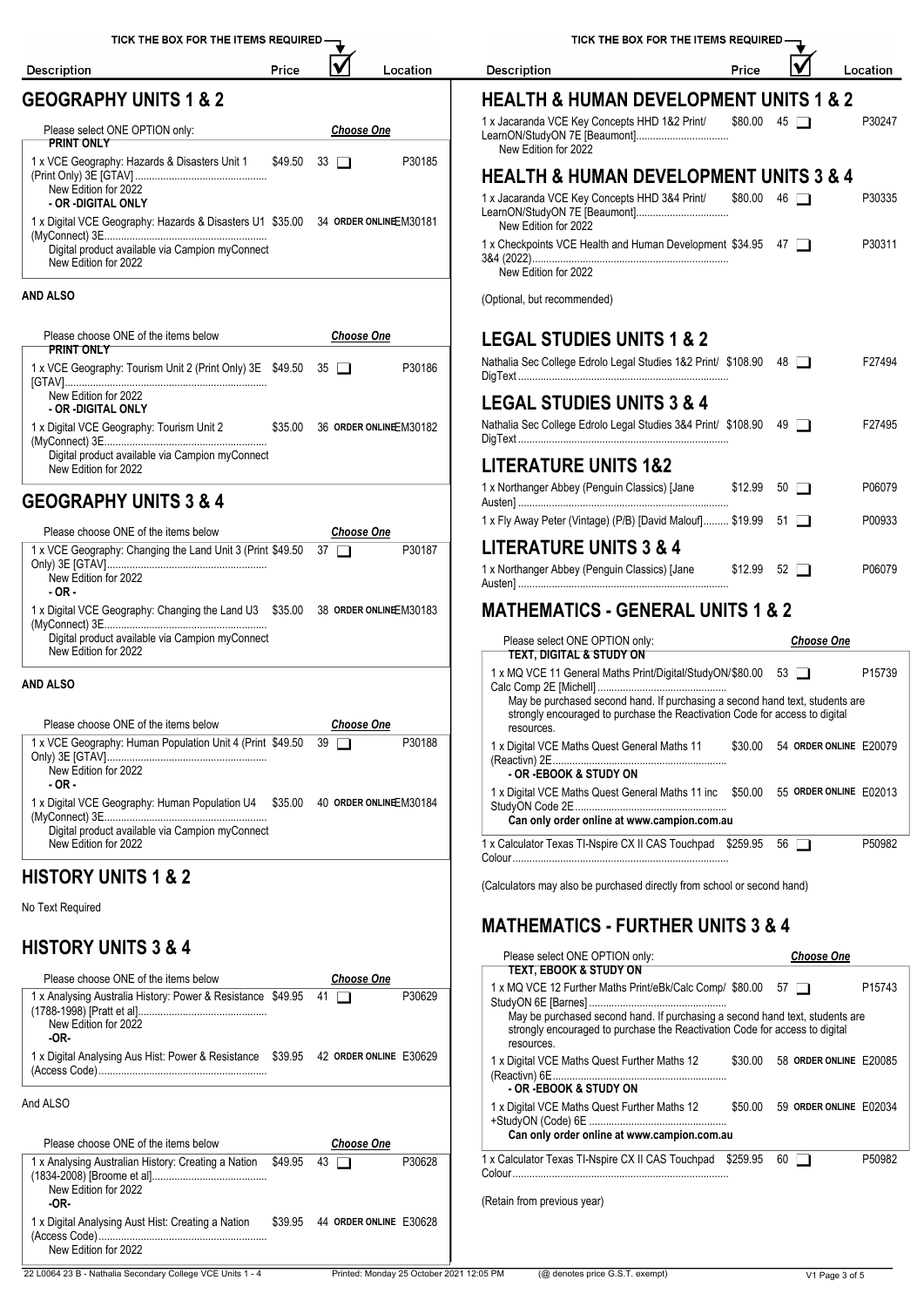IV

Price

#### **MATHEMATICAL METHODS UNITS 1 & 2**

Description

| Please select ONE OPTION only:<br>TEXT, EBOOK & STUDY ON                                                                                                                                                                                  |             | <b>Choose One</b>              |                    |            | Please select ONE OPTIO<br><b>TEXT, EBOOK &amp; STUD</b>                                                     |
|-------------------------------------------------------------------------------------------------------------------------------------------------------------------------------------------------------------------------------------------|-------------|--------------------------------|--------------------|------------|--------------------------------------------------------------------------------------------------------------|
| 1 x MQ VCE 11 Math Methods Print/Digital/StudyON/ \$80.00 61<br>May be purchased second hand. If purchasing a second hand text, students are<br>strongly encouraged to purchase the Reactivation Code for access to digital<br>resources. |             |                                | P <sub>15753</sub> | resources. | 1 x MQ VCE 12 Specialist M<br>StudyON/Calc Comp [Rozen<br>May be purchased secor<br>strongly encouraged to p |
| 1 x Digital VCE Maths Quest Maths Methods 11<br>- OR -EBOOK & STUDY ON                                                                                                                                                                    |             | \$30.00 62 ORDER ONLINE E20074 |                    |            | 1 x Digital VCE Maths Quest<br>(Reactivn)<br>- OR -EBOOK & STUDY                                             |
| 1 x Digital VCE Maths Quest Math Methods 11 inc \$50.00 63 ORDER ONLINE E02014<br>Can only order online at www.campion.com.au                                                                                                             |             |                                |                    |            | 1 x Digital VCE Maths Quest<br>StudyON (Cod<br>Can only order online a                                       |
| 1 x Calculator Texas TI-Nspire CX II CAS Touchpad \$259.95                                                                                                                                                                                | $64$ $\Box$ |                                | P50982             |            | 1 x Calculator Texas TI-Nspire                                                                               |

(Calculators may also be purchased directly from school or second hand)

### **MATHEMATICAL METHODS UNITS 3 & 4**

| Please select ONE OPTION only:                                                                                                                                                  | <b>Choose One</b>              | No Text Required                                                                                                                    |
|---------------------------------------------------------------------------------------------------------------------------------------------------------------------------------|--------------------------------|-------------------------------------------------------------------------------------------------------------------------------------|
| TEXT, EBOOK & STUDY ON<br>1 x MQ VCE 12 Math Methods Print/eBk/StudyON/ \$80.00 65<br>strongly encouraged to purchase the Reactivation Code for access to digital<br>resources. | P15727                         | <b>OUTDOOR &amp; ENVIRONMENTAL STUDIES UNITS 1 - 4</b><br>1 x Nelson VCE Outdoor & Environmental Studies 1-4 \$82.95 77 2<br>P00074 |
| 1 x Digital VCE Maths Quest Maths Methods 12<br>- OR -EBOOK & STUDY ON                                                                                                          | \$30.00 66 ORDER ONLINE E20078 | (Retain from previous year. Only new students to purchase)                                                                          |
| 1 x Digital VCE Maths Quest Math Methods 12                                                                                                                                     | \$50.00 67 ORDER ONLINE E02019 | <b>PHYSICAL EDUCATION UNITS 1 &amp; 2</b>                                                                                           |
| Can only order online at www.campion.com.au                                                                                                                                     |                                | P10901<br>1 x Nelson VCE Physical Education 1&2 (Print &<br>$$79.95$ 78 $\Box$                                                      |
| 1 x Calculator Texas TI-Nspire CX II CAS Touchpad \$259.95 68                                                                                                                   | P50982                         | <b>PHYSICAL EDUCATION UNITS 3 &amp; 4</b>                                                                                           |

(Retain from previous year)

#### **MATHEMATICS -SPECIALIST UNITS 1 & 2**

|                                                                                                                                                             |                        | (Optional, but recommended)                         |
|-------------------------------------------------------------------------------------------------------------------------------------------------------------|------------------------|-----------------------------------------------------|
| Please select ONE OPTION only:                                                                                                                              | <b>Choose One</b>      |                                                     |
| TEXT. EBOOK & STUDY ON                                                                                                                                      |                        | 1 x A+ VCE Physical Education Exam 3&4 (3E)         |
| 1 x MQ VCE 11 Specialist Maths Print/eBk/StudyON/ \$80.00 69                                                                                                |                        | P05303                                              |
|                                                                                                                                                             |                        | (Optional, but recommended)                         |
| May be purchased second hand. If purchasing a second hand text, students are<br>strongly encouraged to purchase the Reactivation Code for access to digital |                        |                                                     |
| resources.                                                                                                                                                  |                        | <b>PHYSICS UNITS 1 &amp; 2</b>                      |
| \$30.00<br>1 x Digital VCE Maths Quest Specialist Maths 11                                                                                                  | 70 ORDER ONLINE E20081 |                                                     |
|                                                                                                                                                             |                        | Please Choose ONE of the Items Below                |
| - OR -EBOOK & STUDY ON                                                                                                                                      |                        | 1 x Heinemann Physics 11 VCE SB/EB 4E [Carmel       |
| 1 x Digital VCE Maths Quest Specialist Maths 11 inc \$50.00 71 ORDER ONLINE E02027                                                                          |                        |                                                     |
|                                                                                                                                                             |                        | Please note: If a secondhand textbook has bee       |
| Can only order online at www.campion.com.au                                                                                                                 |                        | code is required to access the additional digital   |
| 1 x Calculator Texas TI-Nspire CX II CAS Touchpad \$259.95 72                                                                                               |                        | 1 x Digital Heinemann VCE Physics 11 (2Yr<br>P50982 |
|                                                                                                                                                             |                        |                                                     |
|                                                                                                                                                             |                        | -OR-                                                |
|                                                                                                                                                             |                        |                                                     |

(Calculators may also be purchased directly from school or second hand)

Price

 $\overline{\blacktriangledown}$ Location

### **MATHEMATICS - SPECIALIST UNITS 3 & 4**

| Please select ONE OPTION only:                                                                                                                                            |          | <b>Choose One</b>      |        |
|---------------------------------------------------------------------------------------------------------------------------------------------------------------------------|----------|------------------------|--------|
| TEXT, EBOOK & STUDY ON                                                                                                                                                    |          |                        |        |
| 1 x MQ VCE 12 Specialist Maths Print/Digital/                                                                                                                             | \$80.00  | 73                     | P05314 |
| May be purchased second hand. If purchasing a second hand text, students are<br>strongly encouraged to purchase the Reactivation Code for access to digital<br>resources. |          |                        |        |
| 1 x Digital VCE Maths Quest Specialist Maths 12<br>- OR -EBOOK & STUDY ON                                                                                                 | \$30.00  | 74 ORDER ONLINE E20080 |        |
| 1 x Digital VCE Maths Quest Specialist Maths 12 inc \$50.00 75 ORDER ONLINE E02032                                                                                        |          |                        |        |
| Can only order online at www.campion.com.au                                                                                                                               |          |                        |        |
| 1 x Calculator Texas TI-Nspire CX II CAS Touchpad<br>Colour.                                                                                                              | \$259.95 | 76                     | P50982 |

(Retain from previous year)

### **MEDIA STUDIES UNITS 1 - 4**

Description

| 1 x Nelson VCE Outdoor & Environmental Studies 1-4 \$82.95 77 | P00074 |
|---------------------------------------------------------------|--------|
|                                                               |        |

### **PHYSICAL EDUCATION UNITS 1 & 2**

| 1 x Nelson VCE Physical Education 1&2 (Print &                                                       | \$79.95<br>78 |           | P10901 |
|------------------------------------------------------------------------------------------------------|---------------|-----------|--------|
| <b>PHYSICAL EDUCATION UNITS 3 &amp; 4</b>                                                            |               |           |        |
| 1 x Nelson VCE Physical Education 3&4 (Print &                                                       | \$79.95       | 79 I I    | P00076 |
| 1 x Nelson VCE PE Peak Performance 3&4 Workbook \$29.95                                              |               | $80 \Box$ | P00075 |
| (Optional, but recommended)                                                                          |               |           |        |
| 1 x A+ VCE Physical Education Exam 3&4 (3E) \$31.95 81                                               |               |           | P10892 |
| $\sqrt{2}$ and $\sqrt{2}$ and $\sqrt{2}$ and $\sqrt{2}$ and $\sqrt{2}$ and $\sqrt{2}$ and $\sqrt{2}$ |               |           |        |

### **PHYSICS UNITS 1 & 2**

| Please Choose ONE of the Items Below                                                                                                                                                              |         |    | <b>Choose One</b>      |                    |
|---------------------------------------------------------------------------------------------------------------------------------------------------------------------------------------------------|---------|----|------------------------|--------------------|
| 1 x Heinemann Physics 11 VCE SB/EB 4E [Carmel<br>Please note: If a secondhand textbook has been purchased, the below reactivation<br>code is required to access the additional digital resources. | \$88.95 | 82 |                        | P05246             |
| 1 x Digital Heinemann VCE Physics 11 (2Yr<br>-OR-                                                                                                                                                 | \$25.00 |    | 83 ORDER ONLINE F02415 |                    |
| 1 x Digital Heinemann VCE Physics 11 (2Yr Access \$55.95 84 ORDER ONLINE E01108                                                                                                                   |         |    |                        |                    |
| 1 x Calculator Texas Scientific TI-30XB Multiview  \$35.95                                                                                                                                        |         |    | $85$ $\Box$            | P <sub>55278</sub> |

(Retain from previous years)